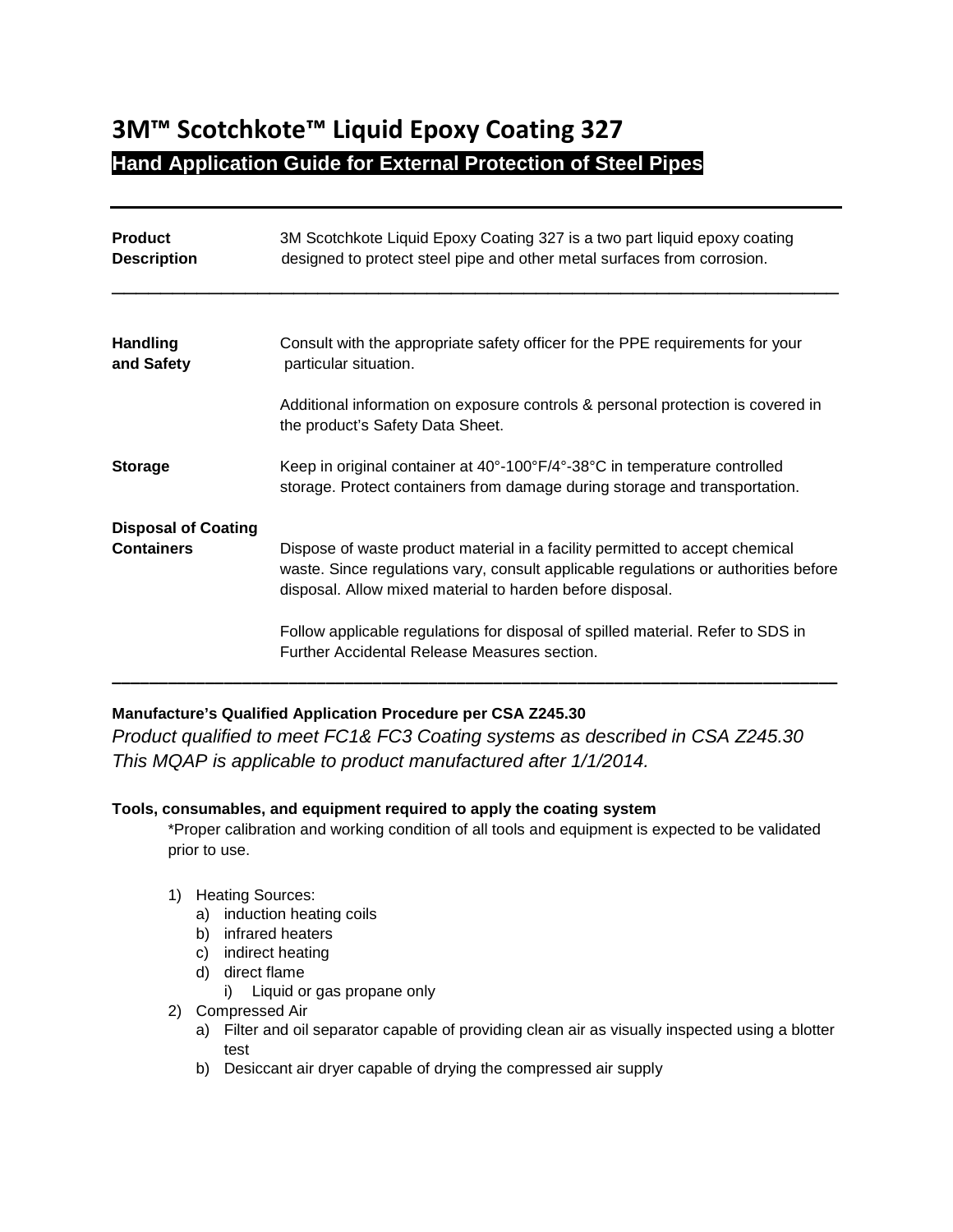- 3) Inspection: refer to [Companies QA/QC procedures and inspection requirements]
- 4) Steel Surface Preparation
	- a) Dry abrasive blasting equipment able to produce > 90 psi at the nozzle
	- b) Blast media capable of producing an anchor profile of  $2.5 4.5$  mils and surface cleanliness of at least near white metal finish per NACE No.2 /SSPC SP-10, or ISO 8501- 1
- 5) Mixing
	- a) Variable speed power drill and mixing paddle.
		- i) Spiral mixer 75 mm (3" in diameter) is suggested
		- ii) Variable compressed air or electric drill is required
	- b) Manual mixing stick
- 6) Cleaning
	- a) Rags, brushes, short nap rollers and utility knife i) Short nap (5mm) roller & short bristle brush
	- b) Non-Oily solvents such as; Methyl Ethyl Ketone, Xylene, Ethanol, Isopropyl Alcohol, and Acetone
	- c) Masking tape
- 7) Repair
	- a) 80 or 120 grit sand paper
	- b) Clean lint free dry cloth

#### **Surface preparation of the steel**



- 1) Blasting media: Angular abrasives allowed in the jurisdiction where the work is being conducted that can produce an angular anchor profile of 2.5-4.5 mils and a surface cleanliness of at least near white metal finish per NACE No.2/SSPC SP-10, or ISO 8501-1 SA 2 ½
- 2) Soluble salts to be removed using agreed upon cleaning method
- 3) Maintain the surface at the specified dew point (see surface preheat)
- 4) Brush blast the factory applied coating on the overlap areas using a feathering technique removing the gloss from the factory applied coating. Overlap the factory applied coating at least 2" unless otherwise specified.

#### **Compatibility with other 3M Anti-Corrosion Coatings**

3M Scotchkote Coating 323, 327, 328, 6233P, 6352HF, & 6352 are all compatible. Other coating systems may be compatible. However, you will need to determine which coating is suitable for your intended application. Please consult with 3M for more information.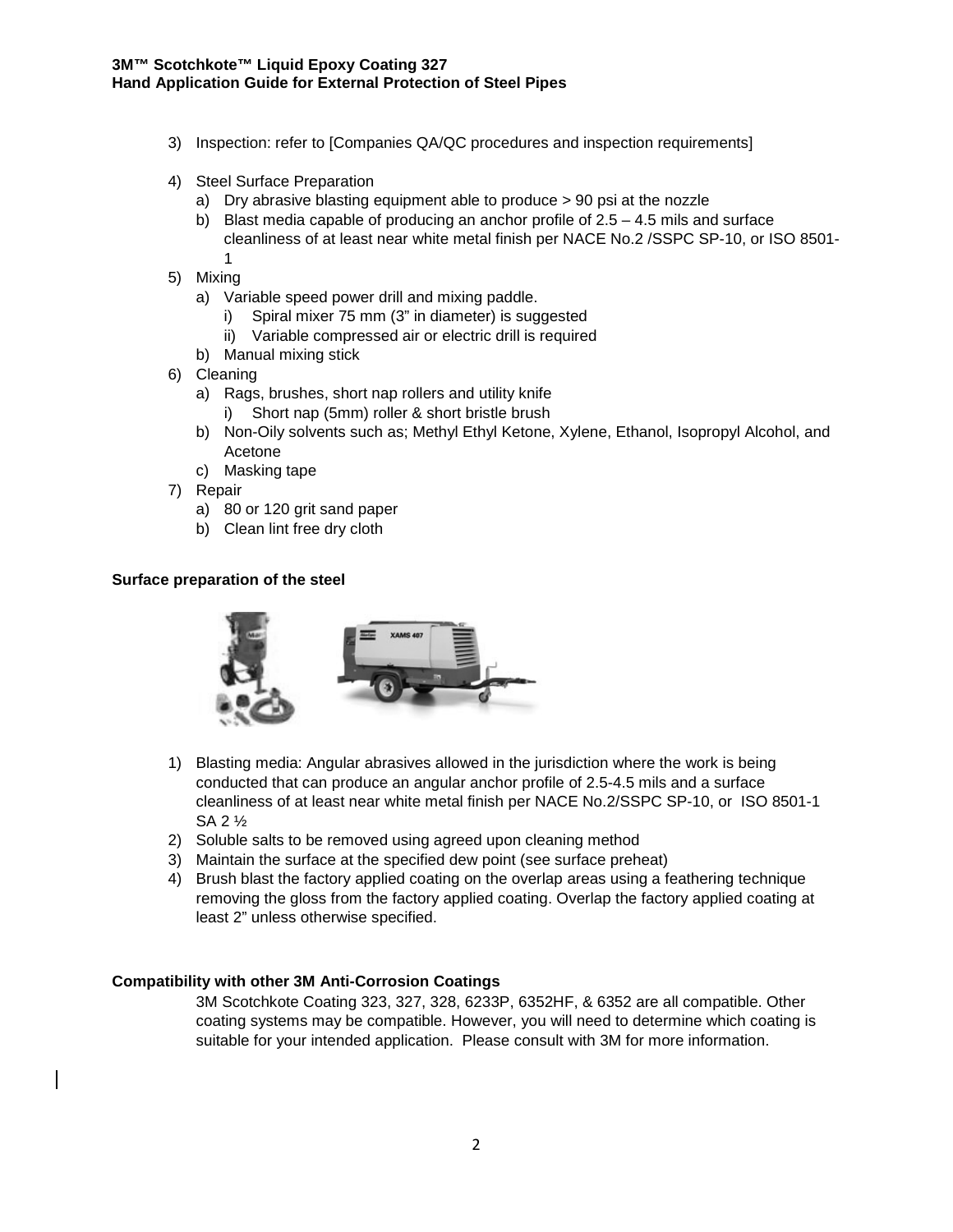#### **3M™ Scotchkote™ Liquid Epoxy Coating 327 Hand Application Guide for External Protection of Steel Pipes**

## **Preheat Methods Prior to Coating Application**

- 1) Induction heating (Preferred method).
- 2) Infrared heaters
- 3) Indirect heating or direct flame



#### **Surface temperature range during surface preparation, application, and cure**

- 1) Preheat temperature is; 45°-195°F/10°-90°C and always at least 5°F/3°C above the measured Dew Point up until the material is applied.
	- a) Preheating shall not damage the mainline coating or the coating being repaired;
	- b) or raise the temperature of the pipe above 300°F/150°C
- 2) Drying Properties Guide for Scotchkote Coating 327

| <b>Ambient Air</b><br><b>Temperature</b> | <b>Pot Life</b> | <b>Dry To Touch Time</b> | <b>Back Fill Time</b> | Recoat<br><b>Window</b> |
|------------------------------------------|-----------------|--------------------------|-----------------------|-------------------------|
| $40^{\circ}$ F/5 $^{\circ}$ C            | 40 minutes      | 5-6 hours                | 8-10 hours            | 5 hours                 |
| 60°F/16°C                                | 25 minutes      | 2-3 hours                | 3-5 hours             | 2.5 hours               |
| 75°F/23°C                                | 15 minutes      | 1-2 hours                | 2-3 hours             | 1.5 hours               |
| 85°F/29°C                                | 8 minutes       | 40-50 minutes            | 1-2 hours             | 30 minutes              |
| 100°F/38°C                               | 5 minutes       | 20-40 minutes            | 30-40 minutes         | 15 minutes              |
| 120°F/49°C                               | 3 minutes       | 10-20 minutes            | 20-30 minutes         | 5 minutes               |

**Note\*** because of variations of temperature the above table only provides a reference, therefore the actual time to backfill shall be determined by a Shore D durometer test.

3) Post-curing Scotchkote Coating 327 may be required when the ambient conditions hinder the coating from reaching a Shore D hardness of 80. These conditions include but not limited to, temperatures below 45°F/10°C and high winds. Post curing may be required to achieve proper Shore D, apply induction heating, infrared heating, or indirect heating methods. Direct flame methods are not acceptable in this case. Raise the temperature of the coating, at the weld, to a maximum of 195 °F/90°C or as specified by the pipeline owner (company) at the time of application. Preheat temperatures shall not damage existing coating. After obtaining this temperature remove the heat source and allow coated area to air cool before inspecting shore D hardness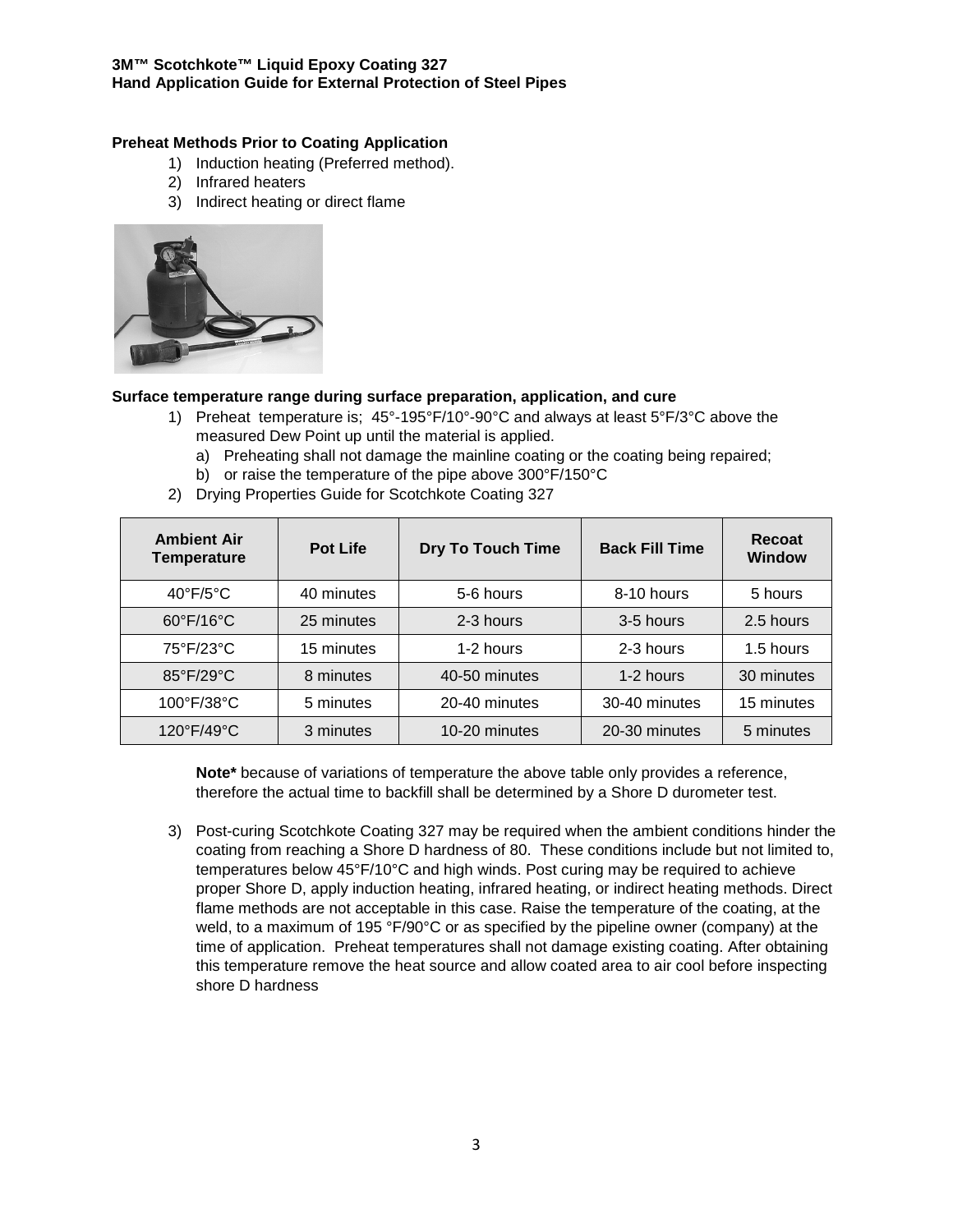# **Ambient conditions**

1) Scotchkote Liquid Epoxy Coating 327 shall not be applied when the relative humidity exceeds 90% or when the steel surface to be coated is less than 5°F/3°C above the measured dew point

## **Coating mixing and thinning procedures**

- 1) Thinning of the coating product is not allowed
- 2) Premix individual components prior to mixing parts A and B
- 3) Use variable speed power drill and mixing paddle
	- a) At time of mixing and application, coating material temperature shall be 50°-85°F/15°- 30°C
	- b) Pour coating product B into coating product A and power mix for about one minute
		- i) Mixing speed should not create a vortex in the liquid
		- ii) Minimize entrapment of air.
	- c) The liquid epoxy coating needs to be one uniform color with no streaks before application
	- d) Immediately after mixing apply the properly mixed materials to the previously prepared steel surface
		- i) Upon completion of coating application, the remnant base material (Part A) shall be mixed with the hardener (Part B) container to solidify the waste.

#### **Coating Thickness** (*Note: \*\*The pipeline owners specification is the default requirement for allowable coating thickness).*

- 1) Mainline rehabilitation or girth welds; optimum thickness is 20-35 mils/508 890 µm targeting 25mils (635 µm) based on maximum operating temperature of 95C; Maximum allowable thickness is 70 mils/1778 µm consideration to a reduction flexibility should be made prior to coating outside of the optimum thickness range.
- 2) Horizontal Directional Drilling (HDD); 40-70 mils/1016 1778 µm targeting 55 mils/1397µm.

# **Coating Application**

- 1) Validate surface is meeting the requirements of NACE No.2/SSPC SP-10, or ISO 8501-1 SA 2 ½ and the surface profile requirements
	- a) If flash rusting is observed, the steel surface shall be re-blasted before application
- 2) Pour mixed material onto the surface to receive coating and spread down and around the surface under the pipe; to meet desired requirements (i.e. CSA Z245.30, ISO 21809-3, etc).
- 3) Brush or other required technique to meet industry the desired industry standards (i.e. CSA Z245.30, ISO 21809-3, etc). Roll the coating onto the existing coating at 2"- 3" of overlap unless otherwise specified
	- a) Always remove application tool on the up-stroke to prevent pulling material down and off the surface
- 4) Where practical determine wet film thickness
- 5) Use a brush to smooth out obvious curtains, runs, sags, drips, and protuberances
	- a) Special attention is required to the bottom and weld surfaces
	- b) An additional application of coating increasing the film thickness on the bottom of the pipe or weld area may be required
- 6) Protect coating until moisture and other contaminants such as dust, insects and airborne particulates do not contaminate the finished coating
- 7) If used, remove masking tape when coating is dry to touch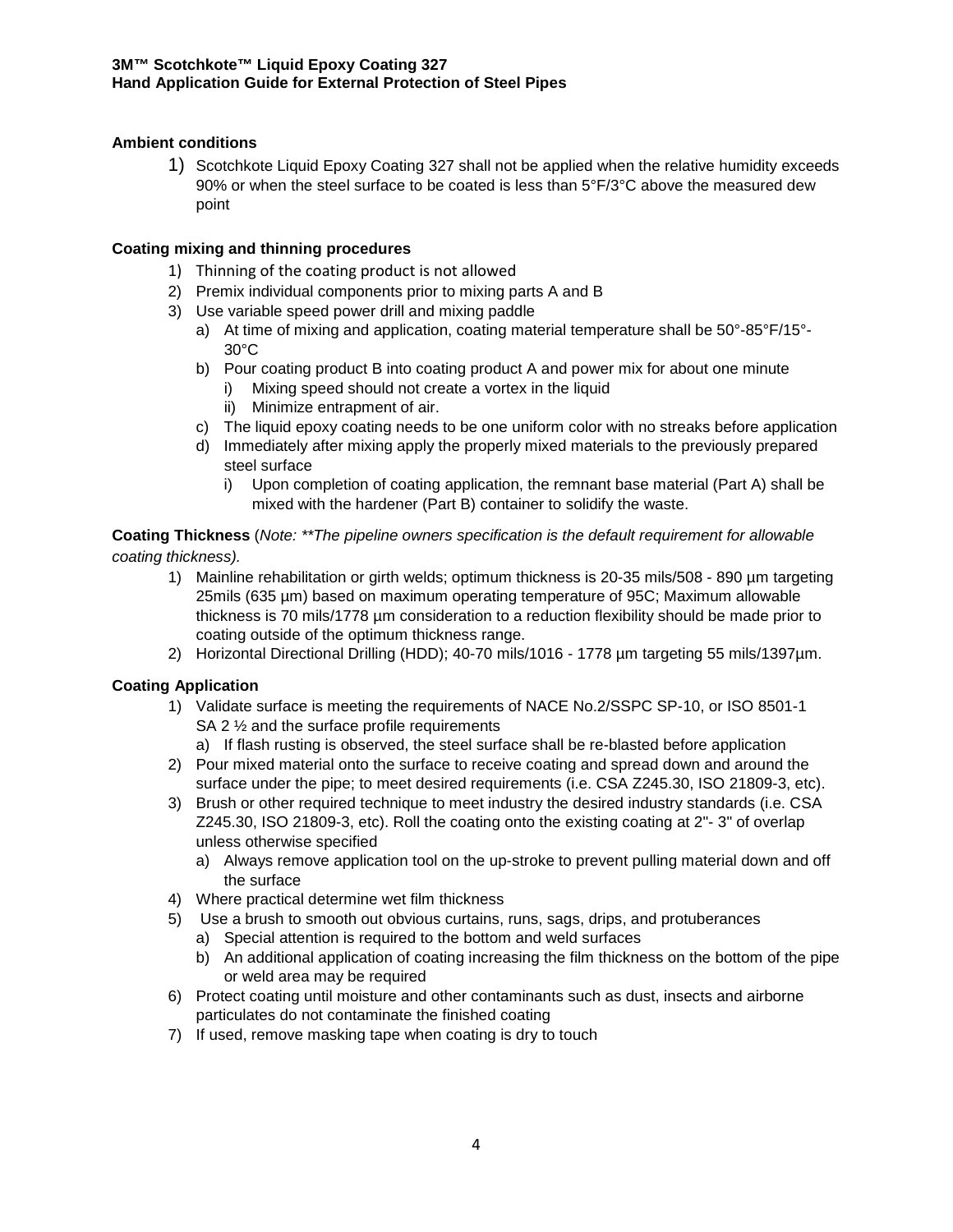#### **3M™ Scotchkote™ Liquid Epoxy Coating 327 Hand Application Guide for External Protection of Steel Pipes**

## **Repair Methods**

- 1. Repair Method A (holidays or damaged areas less than 2 mm in diameter)
	- a) Remove oil, grease, and loosely adhering deposits from existing coating.
	- b) Abrade the coating surface with coarse sandpaper (80-120 grit) using a circular motion
	- c) Ensure that the surrounding coating is abraded (remove gloss) two inch beyond the defect on all sides
	- d) Ensure abraded surface is cleaned with non-contaminating method
	- e) With surface temperature between 45°F/7°C and 200°F/95°C, apply 3M Scotchkote Liquid Epoxy Coating 327 at minimum thickness of 20mils/500 microns and 40 mils/ 1000 microns for HDD applications.
- 2. Repair Method B (Damaged areas revealing bare metal up to  $25 \text{ cm}^2 / 4$  in<sup>2</sup> in size)
	- a) Remove oil, grease, and loosely adhering deposits
	- b) Abrasive blast as outlined in this application guide, or by power tool cleaning in accordance with SSPCSP 11 to remove dirt, scale, rust, damaged coating and any other foreign material to a bare metal condition and retain or produce the surface profile required.
	- c) Continue with the same steps "c", "d" and "e" as in Method A
- 3. Repair Method C (Damaged areas revealing bare metal larger than  $25 \text{ cm}^2$  in size)
	- a) Remove oil, grease, and loosely adhering deposits
	- b) Abrasive blast as outlined in this application guide
	- c) Continue with the same steps "c", "d" and "e" as in Method A